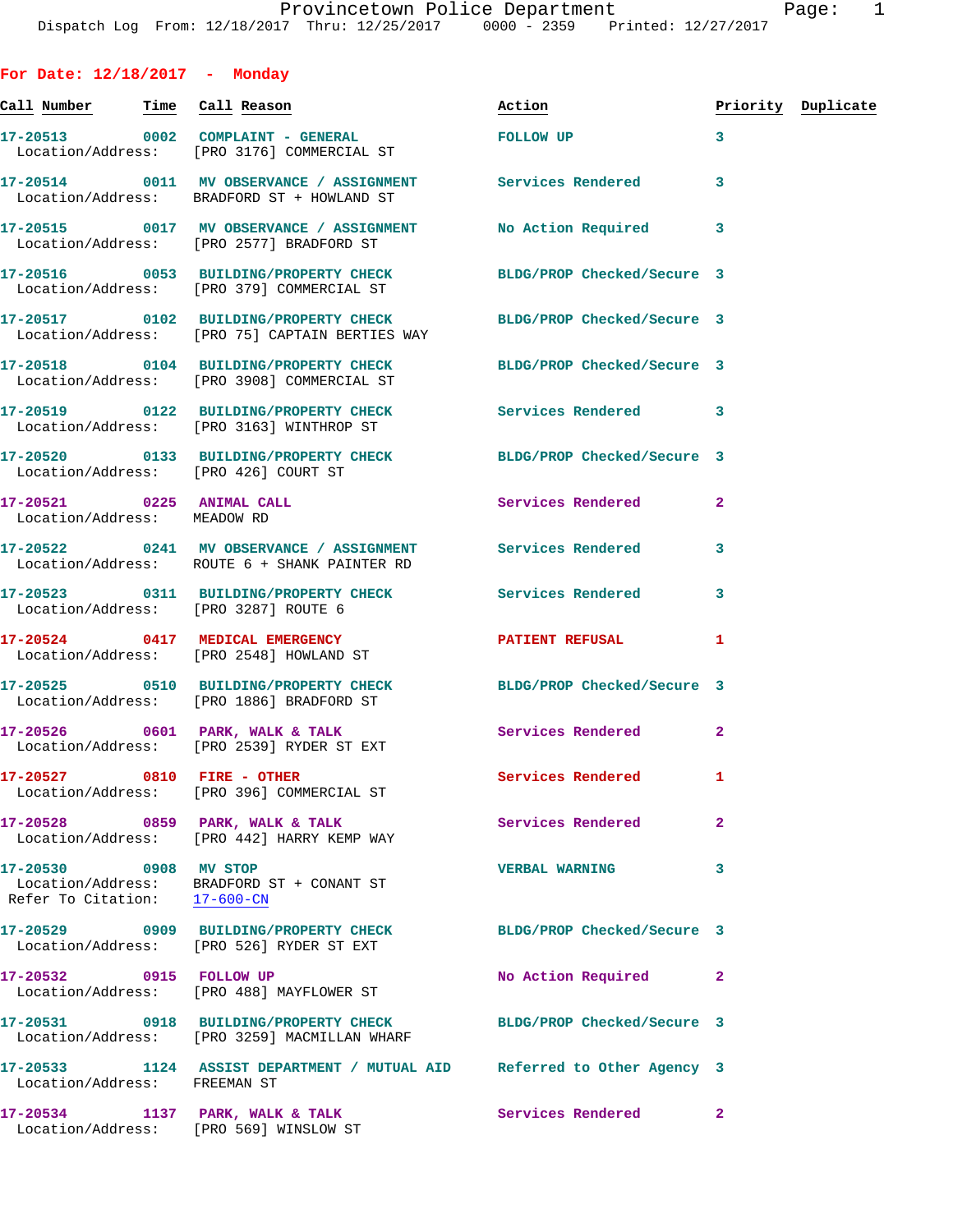|                                                                                          | 17-20535 1202 GENERAL INFO<br>Location/Address: [PRO 1348] COMMERCIAL ST                                                                           | Services Rendered 3        |              |
|------------------------------------------------------------------------------------------|----------------------------------------------------------------------------------------------------------------------------------------------------|----------------------------|--------------|
|                                                                                          | 17-20536 1302 BUILDING/PROPERTY CHECK BLDG/PROP Checked/Secure 3<br>Location/Address: [PRO 2490] PROVINCELANDS RD                                  |                            |              |
|                                                                                          | 17-20537 1322 MV OBSERVANCE / ASSIGNMENT<br>Location/Address: [PRO 106] COMMERCIAL ST                                                              | Services Rendered 3        |              |
|                                                                                          | 17-20538 1428 BUILDING/PROPERTY CHECK<br>Location/Address: [PRO 2494] BRADFORD ST                                                                  | BLDG/PROP Checked/Secure 3 |              |
| 17-20540 1516 MV COLLISION                                                               | Location/Address: [PRO 1953] COMMERCIAL ST                                                                                                         | <b>Services Rendered</b>   | 1            |
|                                                                                          | 17-20541 1540 MV OBSERVANCE / ASSIGNMENT Services Rendered<br>Location/Address: COMMERCIAL ST + SNAIL RD                                           |                            | 3            |
|                                                                                          | 17-20542 1555 PARK, WALK & TALK<br>Location/Address: [PRO 105] COMMERCIAL ST                                                                       | Services Rendered          | $\mathbf{2}$ |
|                                                                                          | 17-20543 1625 MEDICAL EMERGENCY<br>Location/Address: [PRO 440] HARRY KEMP WAY                                                                      | Transported to Hospital 1  |              |
| Location/Address: [TRU 675] ROUTE 6                                                      | 17-20545 1656 ASSIST DEPARTMENT / MUTUAL AID Could Not Locate 3                                                                                    |                            |              |
|                                                                                          | 17-20546 1756 MEDICAL EMERGENCY<br>Location/Address: [PRO 716] BRADFORD ST                                                                         | Transported to Hospital 1  |              |
| Location/Address: [PRO 3287] ROUTE 6                                                     | 17-20548 1852 BUILDING/PROPERTY CHECK BLDG/PROP Checked/Secure 3                                                                                   |                            |              |
|                                                                                          | 17-20550 2139 BUILDING/PROPERTY CHECK BLDG/PROP Checked/Secure 3<br>Location/Address: [PRO 2206] PILGRIMS LANDING                                  |                            |              |
| 17-20551 2148 MV COLLISION<br>Refer To Accident: 17-113-AC<br>Refer To Arrest: 17-360-AR | Location/Address: [PRO 495] NELSON AVE                                                                                                             | Arrest(s) Made 1           |              |
| 17-20552 2249 MEDICAL EMERGENCY                                                          | Location/Address: [PRO 1734] HOLWAY AVE                                                                                                            | Transported to Hospital 1  |              |
| 17-20554 2327 ASSIST CITIZEN<br>Location/Address: RYDER ST                               |                                                                                                                                                    | Referred to Other Agency 3 |              |
| For Date: $12/19/2017$ - Tuesday                                                         |                                                                                                                                                    |                            |              |
|                                                                                          | 17-20555 0045 BUILDING/PROPERTY CHECK BLDG/PROP Checked/Secure 3<br>Location/Address: [PRO 175] COMMERCIAL ST                                      |                            |              |
|                                                                                          | 17-20556 0057 BUILDING/PROPERTY CHECK<br>Location/Address: [PRO 2483] COMMERCIAL ST                                                                | BLDG/PROP Checked/Secure 3 |              |
|                                                                                          | 17-20557 0803 BUILDING/PROPERTY CHECK BLDG/PROP Checked/Secure 3<br>Location/Address: [PRO 3317] CEMETERY RD                                       |                            |              |
|                                                                                          | 17-20558 0803 BUILDING/PROPERTY CHECK<br>Location/Address: [PRO 3318] CEMETERY RD                                                                  | BLDG/PROP Checked/Secure 3 |              |
|                                                                                          | 17-20559 0816 ESCORT / TRANSPORT <b>Francis</b> Transferred Custody 3<br>Location: [PRO 3705] ORLEANS DISTRICT COURT<br>Refer To Arrest: 17-360-AR |                            |              |
|                                                                                          | 17-20562 0831 PARK, WALK & TALK<br>Location/Address: [PRO 3296] SHANK PAINTER RD                                                                   | No Action Required         | $\mathbf{2}$ |
|                                                                                          | 17-20564 0951 ASSIST DEPARTMENT / MUTUAL AID Services Rendered 3                                                                                   |                            |              |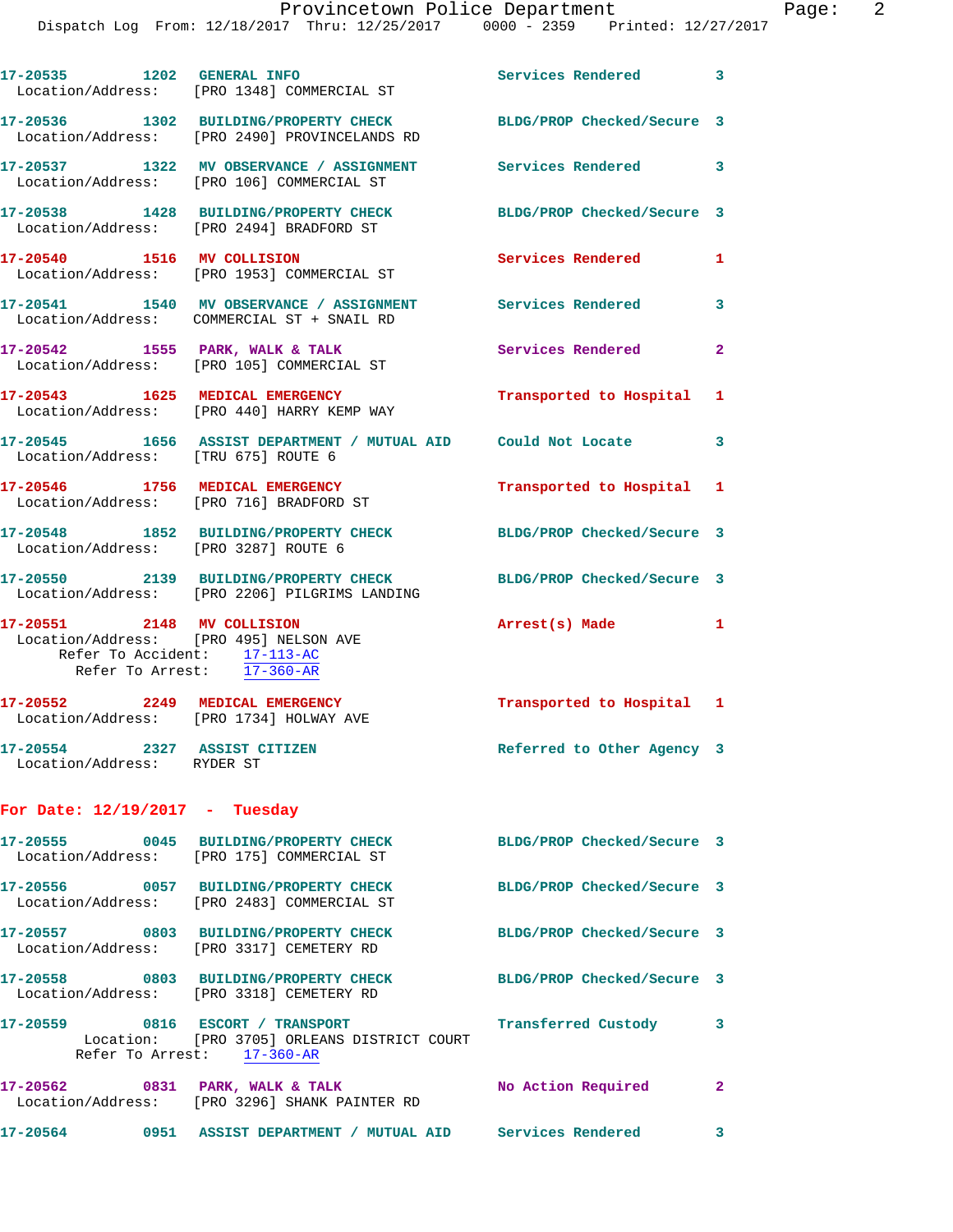|                                                                                   | Dispatch Log From: 12/18/2017 Thru: 12/25/2017 0000 - 2359 Printed: 12/27/2017                                       | Provincetown Police Department | Page: 3      |
|-----------------------------------------------------------------------------------|----------------------------------------------------------------------------------------------------------------------|--------------------------------|--------------|
|                                                                                   | Location/Address: [PRO 516] RACE POINT RD                                                                            |                                |              |
| Location/Address: [PRO 571] ALDEN ST                                              | 17-20565 1008 BUILDING/PROPERTY CHECK BLDG/PROP Checked/Secure 3                                                     |                                |              |
|                                                                                   | 17-20566 1017 PARK, WALK & TALK<br>Location/Address: [PRO 488] MAYFLOWER ST                                          | Services Rendered 2            |              |
| 17-20567 1035 911 - GENERAL                                                       | Location/Address: [PRO 1452] BRADFORD ST                                                                             | Services Rendered 1            |              |
|                                                                                   | 17-20568 1056 MV OBSERVANCE / ASSIGNMENT Services Rendered 3<br>Location/Address: [PRO 2513] ROUTE 6                 |                                |              |
| 17-20569 1116 MV STOP<br>Location/Address: ROUTE 6<br>Refer To Citation: R8381471 |                                                                                                                      | Citation / Warning Issue 3     |              |
|                                                                                   | 17-20570 1134 MV OBSERVANCE / ASSIGNMENT No Action Required 3<br>Location/Address: STANDISH ST + BRADFORD ST         |                                |              |
|                                                                                   | 17-20571 1148 ALARM - FIRE<br>Location/Address: [PRO 1241] COMMERCIAL ST                                             | <b>False Alarm</b>             | $\mathbf{1}$ |
|                                                                                   | 17-20572 1206 ASSIST CITIZEN-REASSURANCE Services Rendered 3<br>Location/Address: [PRO 781] CAPTAIN BERTIES WAY      |                                |              |
| 17-20574 1305 MV STOP                                                             | Location/Address: [PRO 1789] BRADFORD ST<br>Refer To Citation: $\frac{17-601-CN}{2}$                                 | <b>VERBAL WARNING</b>          | 3            |
|                                                                                   | 17-20576 1321 MV OBSERVANCE / ASSIGNMENT Services Rendered 3<br>Location/Address: [PRO 3440] ROUTE 6                 |                                |              |
|                                                                                   | 17-20577 1340 MV STOP<br>Location/Address: [PRO 3296] SHANK PAINTER RD<br>Refer To Citation: R8381472                | Citation / Warning Issue 3     |              |
|                                                                                   | 17-20578 1353 PARK, WALK & TALK<br>Location/Address: [PRO 105] COMMERCIAL ST                                         | No Action Required 2           |              |
|                                                                                   | 17-20579 1354 PARK, WALK & TALK<br>Location/Address: [PRO 105] COMMERCIAL ST                                         | No Action Required 2           |              |
| Location/Address: THISTLEMORE RD                                                  | 17-20580 1420 PARK, WALK & TALK NO Action Required 2                                                                 |                                |              |
|                                                                                   | 17-20581 1423 ASSIST DEPARTMENT / MUTUAL AID Referred to Other Agency 3<br>Location/Address: [PRO 517] RACE POINT RD |                                |              |
|                                                                                   | 17-20583 1523 BUILDING/PROPERTY CHECK BLDG/PROP Checked/Secure 3<br>Location/Address: [PRO 2206] PILGRIMS LANDING    |                                |              |
|                                                                                   | 17-20584 1540 PARK, WALK & TALK<br>Location/Address: [PRO 105] COMMERCIAL ST                                         | Services Rendered 2            |              |
|                                                                                   | 17-20585 1604 BUILDING/PROPERTY CHECK BLDG/PROP Checked/Secure 3<br>Location/Address: [PRO 1638] COMMERCIAL ST       |                                |              |
|                                                                                   | 17-20586 1611 BUILDING/PROPERTY CHECK Services Rendered<br>Location/Address: [PRO 3259] MACMILLAN WHARF              |                                | 3            |
| Location/Address: [PRO 2521] ROUTE 6                                              | 17-20587 1636 MV OBSERVANCE / ASSIGNMENT Services Rendered                                                           |                                | $\mathbf{3}$ |
| 17-20588    1636    GENERAL INFO<br>Location/Address: CONWELL ST                  |                                                                                                                      | Services Rendered 3            |              |
|                                                                                   | 17-20589 1731 BUILDING/PROPERTY CHECK Services Rendered 3<br>Location/Address: [PRO 2898] JEROME SMITH RD            |                                |              |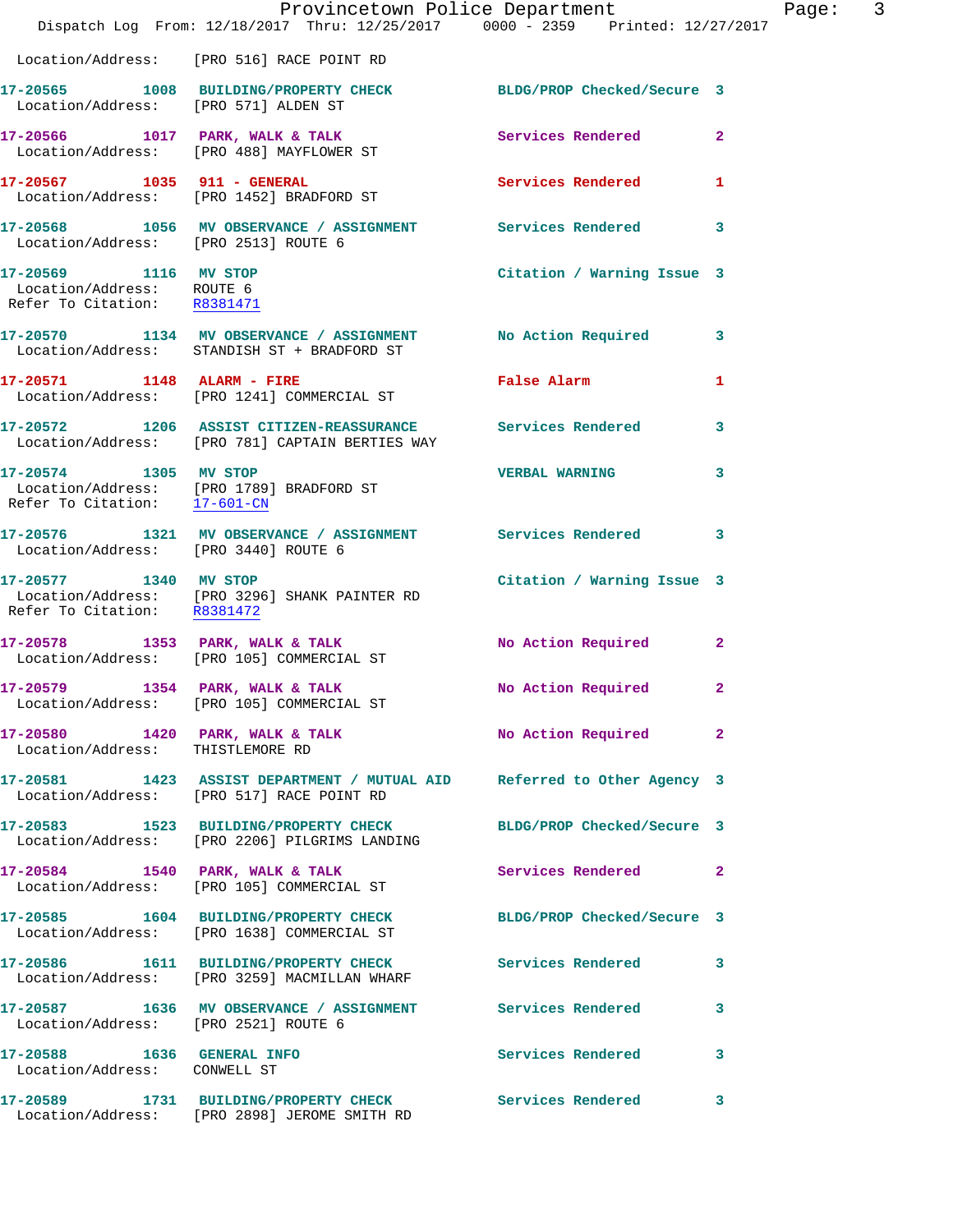|                                                                                                  | Provincetown Police Department                                                                                 |                          |                |
|--------------------------------------------------------------------------------------------------|----------------------------------------------------------------------------------------------------------------|--------------------------|----------------|
|                                                                                                  | Dispatch Log From: 12/18/2017 Thru: 12/25/2017 0000 - 2359 Printed: 12/27/2017                                 |                          |                |
| Location/Address: [TRU 696] ROUTE 6                                                              | 17-20590 1733 ASSIST DEPARTMENT / MUTUAL AID Services Rendered                                                 |                          | 3              |
|                                                                                                  | 17-20591 1746 PARK, WALK & TALK Services Rendered<br>Location: [PRO 3431] LOPES SQUARE                         |                          | $\mathbf{2}$   |
| 17-20592 1801 MV STOP<br>Location/Address: CONANT ST<br>Refer To Citation: $\frac{17-602-CN}{2}$ |                                                                                                                | <b>VERBAL WARNING</b>    | 3              |
| Location/Address: [PRO 3287] ROUTE 6                                                             | 17-20594 1941 BUILDING/PROPERTY CHECK BLDG/PROP Checked/Secure 3                                               |                          |                |
|                                                                                                  | 17-20595 1956 MV OBSERVANCE / ASSIGNMENT Services Rendered<br>Location/Address: [PRO 537] SHANK PAINTER RD     |                          | 3              |
|                                                                                                  | 17-20596 2007 BUILDING/PROPERTY CHECK Services Rendered<br>Location/Address: [PRO 564] BAYBERRY AVE            |                          | 3              |
| Location/Address: [PRO 94] BRADFORD ST                                                           | 17-20597 2031 MV OBSERVANCE / ASSIGNMENT Services Rendered                                                     |                          | 3              |
|                                                                                                  | 17-20598 2117 BUILDING/PROPERTY CHECK<br>Location/Address: [PRO 517] RACE POINT RD                             | Services Rendered        | 3              |
|                                                                                                  | 17-20599 2120 BUILDING/PROPERTY CHECK Services Rendered<br>Location/Address: [PRO 2540] RACE POINT RD          |                          | 3              |
|                                                                                                  | 17-20600 2135 BUILDING/PROPERTY CHECK<br>Location/Address: [PRO 2481] TREMONT ST                               | <b>Services Rendered</b> | 3              |
| Location/Address: [PRO 3287] ROUTE 6                                                             | 17-20602 2149 BUILDING/PROPERTY CHECK Services Rendered                                                        |                          | 3              |
| For Date: $12/20/2017$ - Wednesday                                                               |                                                                                                                |                          |                |
|                                                                                                  | 17-20603 0044 BUILDING/PROPERTY CHECK BLDG/PROP Checked/Secure 3<br>Location/Address: [PRO 182] COMMERCIAL ST  |                          |                |
|                                                                                                  | 17-20605 0106 BY-LAW VIOLATION<br>Location/Address: [PRO 2490] PROVINCELANDS RD                                | Services Rendered        | $\overline{2}$ |
|                                                                                                  | 17-20604 0107 BUILDING/PROPERTY CHECK Services Rendered<br>Location/Address: [PRO 2490] PROVINCELANDS RD       |                          | 3              |
|                                                                                                  | 17-20606 0206 BUILDING/PROPERTY CHECK<br>Location/Address: [PRO 3259] MACMILLAN WHARF                          | Services Rendered        | 3              |
|                                                                                                  | 17-20607 0208 BUILDING/PROPERTY CHECK BLDG/PROP Checked/Secure 3<br>Location/Address: [PRO 1638] COMMERCIAL ST |                          |                |
|                                                                                                  | 17-20608 0214 MV OBSERVANCE / ASSIGNMENT Services Rendered<br>Location/Address: BRADFORD ST + HIGH POLE HILL   |                          | 3              |
|                                                                                                  | 17-20609 0502 MEDICAL EMERGENCY<br>Location/Address: [PRO 442] HARRY KEMP WAY                                  | Services Rendered        | $\mathbf{1}$   |
|                                                                                                  | 17-20611 0807 PARKING COMPLAINT<br>Location/Address: [PRO 3456] RYDER ST EXT                                   | No Action Required       | 3              |
| Location/Address: [PRO 3287] ROUTE 6                                                             | 17-20613 0836 BUILDING/PROPERTY CHECK BLDG/PROP Checked/Secure 3                                               |                          |                |
|                                                                                                  | 17-20614 0848 BUILDING/PROPERTY CHECK Services Rendered<br>Location/Address: [PRO 3259] MACMILLAN WHARF        |                          | 3              |
| 17-20616 0939 ANIMAL CALL                                                                        | Location/Address: [PRO 3296] SHANK PAINTER RD                                                                  | Services Rendered        | $\mathbf{2}$   |
|                                                                                                  | 17-20617 1017 BUILDING/PROPERTY CHECK BLDG/PROP Checked/Secure 3                                               |                          |                |

Page: 4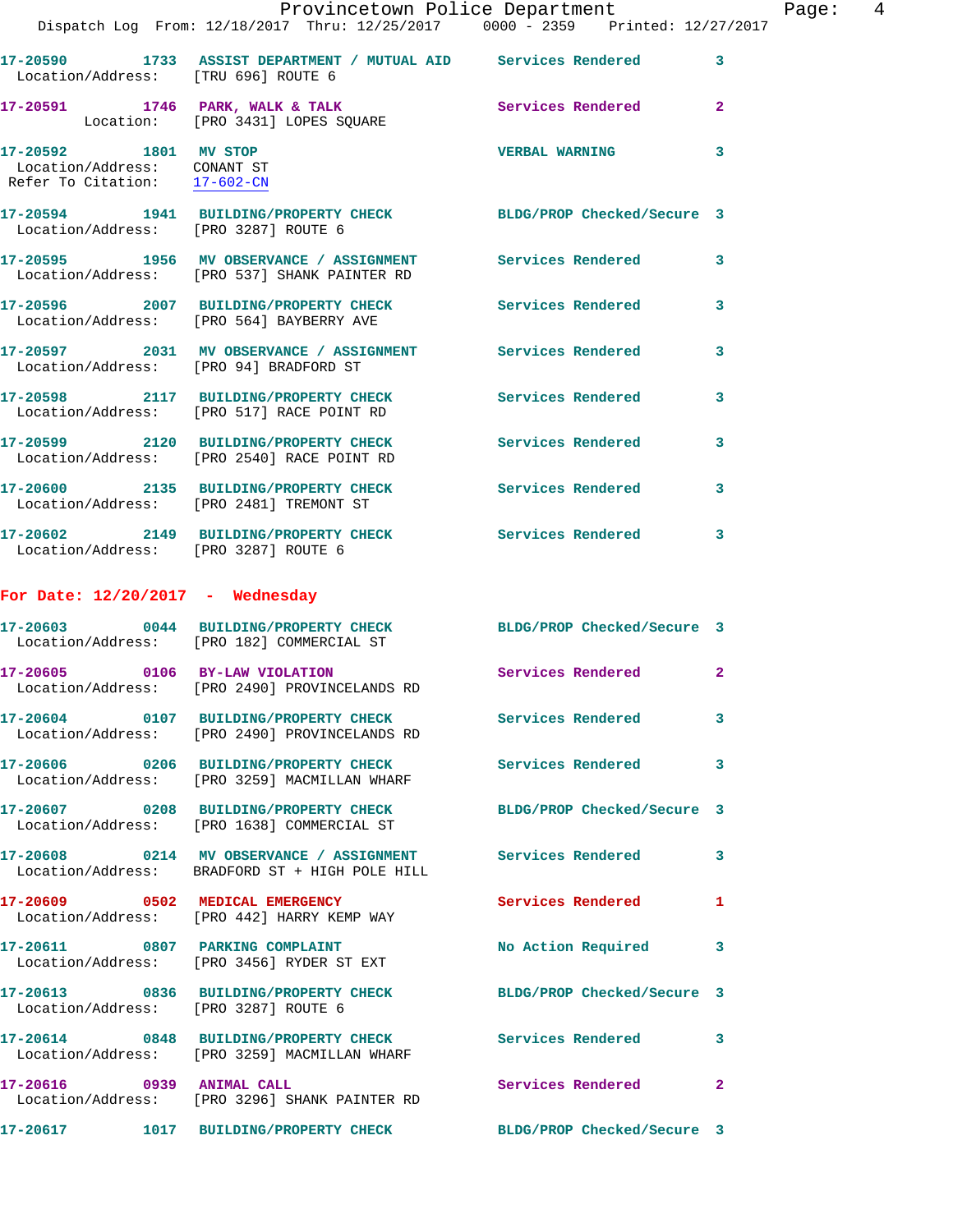|                                                                                               | Provincetown Police Department<br>Dispatch Log From: 12/18/2017 Thru: 12/25/2017 0000 - 2359 Printed: 12/27/2017 |                            |                |
|-----------------------------------------------------------------------------------------------|------------------------------------------------------------------------------------------------------------------|----------------------------|----------------|
| Location/Address: [PRO 571] ALDEN ST                                                          |                                                                                                                  |                            |                |
|                                                                                               |                                                                                                                  | <b>Services Rendered</b>   | 3              |
|                                                                                               | 17-20619 1033 PARK, WALK & TALK<br>Location/Address: [PRO 105] COMMERCIAL ST                                     | Services Rendered          | $\mathbf{2}$   |
| Location/Address: ROUTE 6 + HOWLAND ST                                                        | 17-20620 1109 MV OBSERVANCE / ASSIGNMENT Services Rendered                                                       |                            | 3              |
|                                                                                               | $17-20621$ 1133 PARK, WALK & TALK<br>Location/Address: [PRO 105] COMMERCIAL ST                                   | <b>Services Rendered</b>   | $\mathbf{2}$   |
|                                                                                               | $17-20622$ 1152 PARK, WALK & TALK<br>Location/Address: [PRO 105] COMMERCIAL ST                                   | <b>Services Rendered</b>   | $\overline{2}$ |
|                                                                                               | 17-20623 1224 PET PANTRY<br>Location/Address: [PRO 2474] BRADFORD ST                                             | Services Rendered          | $\overline{2}$ |
|                                                                                               | 17-20624 1248 BUILDING/PROPERTY CHECK Services Rendered<br>Location/Address: [PRO 2194] COMMERCIAL ST            |                            | 3              |
| Location/Address: [PRO 2479] ROUTE 6                                                          | 17-20625 1259 MV OBSERVANCE / ASSIGNMENT Services Rendered                                                       |                            | 3              |
| 17-20626 1304 MV STOP<br>Location/Address: [PRO 2479] ROUTE 6<br>Refer To Citation: R8381473  |                                                                                                                  | Citation / Warning Issue 3 |                |
| 17-20627 1321 MV STOP<br>Location/Address: [PRO 2479] ROUTE 6<br>Refer To Citation: 17-603-CN |                                                                                                                  | <b>VERBAL WARNING</b>      | 3              |
|                                                                                               | 17-20628 1434 BUILDING/PROPERTY CHECK<br>Location/Address: [PRO 3317] CEMETERY RD                                | BLDG/PROP Checked/Secure 3 |                |
| 17-20629                                                                                      | 1435 BUILDING/PROPERTY CHECK BLDG/PROP Checked/Secure 3<br>Location/Address: [PRO 3318] CEMETERY RD              |                            |                |
|                                                                                               | 17-20631 1531 PARK, WALK & TALK<br>Location/Address: [PRO 105] COMMERCIAL ST                                     | <b>Services Rendered</b>   | 2              |
|                                                                                               | 17-20632 1536 BUILDING/PROPERTY CHECK<br>Location/Address: [PRO 3259] MACMILLAN WHARF                            | BLDG/PROP Checked/Secure 3 |                |
|                                                                                               | 17-20633 1540 BUILDING/PROPERTY CHECK BLDG/PROP Checked/Secure 3<br>Location/Address: [PRO 444] HIGH POLE HILL   |                            |                |
| Location/Address: [PRO 2521] ROUTE 6                                                          | 17-20634 1612 MV OBSERVANCE / ASSIGNMENT Services Rendered                                                       |                            | 3              |
|                                                                                               | 17-20635 1734 MV OBSERVANCE / ASSIGNMENT Services Rendered<br>Location/Address: [PRO 537] SHANK PAINTER RD       |                            | 3              |
| 17-20636 1740 FOLLOW UP                                                                       | Location/Address: [PRO 542] SHANK PAINTER RD<br>Refer To Summons: 17-355-AR                                      | <b>Services Rendered</b>   | $\mathbf{2}$   |
| Location/Address: [PRO 3287] ROUTE 6                                                          | 17-20638 1838 BUILDING/PROPERTY CHECK                                                                            | BLDG/PROP Checked/Secure 3 |                |
| 17-20639 1850 ASSIST CITIZEN<br>Location/Address: BRADFORD ST                                 |                                                                                                                  | <b>Services Rendered</b>   | 3              |
|                                                                                               | 17-20640 1900 BUILDING/PROPERTY CHECK Services Rendered<br>Location/Address: [PRO 2898] JEROME SMITH RD          |                            | 3              |
| 17-20641 1904 MEDICAL EMERGENCY                                                               |                                                                                                                  | Transported to Hospital 1  |                |

Location/Address: [PRO 3222] ALDEN ST

Page:  $5<sub>17</sub>$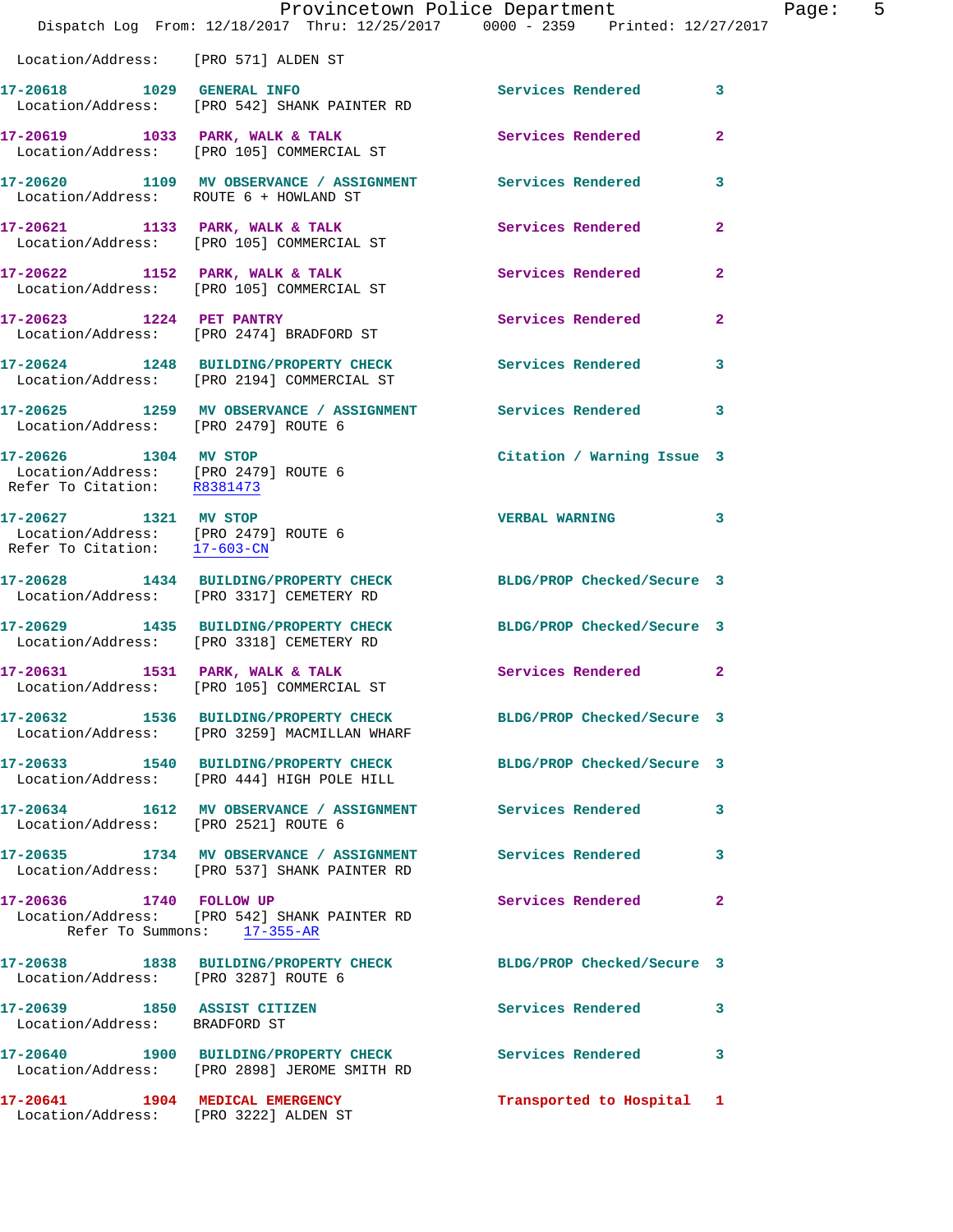**17-20644 2047 MV COLLISION Transported to Hospital 1 4**  Location/Address: [PRO 2521] ROUTE 6 Refer To Accident: 17-114-AC **For Date: 12/21/2017 - Thursday 17-20645 0007 MV OBSERVANCE / ASSIGNMENT Services Rendered 3**  Location/Address: [PRO 2494]

**17-20665 0839 HARASSMENT / THREATS Services Rendered 2**  Location/Address: [PRO 519] RACE POINT RD

|                                        | 17-20645 0007 MV OBSERVANCE / ASSIGNMENT Services Rendered 3<br>Location/Address: [PRO 2494] BRADFORD ST     |                            |              |
|----------------------------------------|--------------------------------------------------------------------------------------------------------------|----------------------------|--------------|
|                                        | 17-20646 0013 BUILDING/PROPERTY CHECK<br>Location/Address: [PRO 3259] MACMILLAN WHARF                        | BLDG/PROP Checked/Secure 3 |              |
| Location/Address: [PRO 2513] ROUTE 6   | 17-20647 0017 MV OBSERVANCE / ASSIGNMENT Services Rendered                                                   |                            | 3            |
|                                        | 17-20648 0022 MV OBSERVANCE / ASSIGNMENT<br>Location/Address: [PRO 2577] BRADFORD ST                         | No Action Required         | 3            |
|                                        | 17-20649 0049 BUILDING/PROPERTY CHECK<br>Location/Address: [PRO 1989] COMMERCIAL ST                          | BLDG/PROP Checked/Secure 3 |              |
| Location/Address: COMMERCIAL ST        | $17-20650$ 0057 PARK, WALK & TALK                                                                            | Services Rendered          | $\mathbf{2}$ |
|                                        | 17-20651 0059 BUILDING/PROPERTY CHECK<br>Location/Address: [PRO 2206] PILGRIMS LANDING                       | BLDG/PROP Checked/Secure 3 |              |
|                                        | 17-20653 0101 BUILDING/PROPERTY CHECK<br>Location/Address: [PRO 105] COMMERCIAL ST                           | BLDG/PROP Checked/Secure 3 |              |
|                                        | $17-20652$ 0114 PARK, WALK & TALK<br>Location/Address: [PRO 208] COMMERCIAL ST                               | Services Rendered          | $\mathbf{2}$ |
|                                        | 17-20654 0115 BUILDING/PROPERTY CHECK<br>Location/Address: [PRO 186] COMMERCIAL ST                           | BLDG/PROP Checked/Secure 3 |              |
| Location/Address:                      | 17-20655 0145 MV OBSERVANCE / ASSIGNMENT Services Rendered<br>[PRO 413] CONWELL ST                           |                            | 3            |
| Location/Address: [PRO 37] BRADFORD ST | 17-20656 0147 MV OBSERVANCE / ASSIGNMENT                                                                     | No Action Required         | 3            |
|                                        | 17-20657 0159 MV OBSERVANCE / ASSIGNMENT Services Rendered<br>Location/Address: BRADFORD ST + HIGH POLE HILL |                            | 3            |
|                                        | 17-20658 0204 MV OBSERVANCE / ASSIGNMENT No Action Required<br>Location/Address: [PRO 595] BRADFORD ST       |                            | 3            |
| Location/Address: [PRO 413] CONWELL ST | 17-20659 0225 BUILDING/PROPERTY CHECK                                                                        | BLDG/PROP Checked/Secure 3 |              |
|                                        | 17-20660 0427 BUILDING/PROPERTY CHECK<br>Location/Address: [PRO 3908] COMMERCIAL ST                          | BLDG/PROP Checked/Secure 3 |              |
|                                        | 17-20661 0440 BUILDING/PROPERTY CHECK<br>Location/Address: [PRO 516] RACE POINT RD                           | BLDG/PROP Checked/Secure 3 |              |
|                                        | 17-20662  0456 BUILDING/PROPERTY CHECK<br>Location/Address: [PRO 75] CAPTAIN BERTIES WAY                     | BLDG/PROP Checked/Secure 3 |              |
|                                        | 17-20663 0548 BUILDING/PROPERTY CHECK<br>Location/Address: [PRO 525] COMMERCIAL ST                           | BLDG/PROP Checked/Secure 3 |              |
|                                        | 17-20664 0815 SERVICE CALL - POLICE<br>Location/Address: [PRO 569] WINSLOW ST                                | Services Rendered          | 3            |

**17-20666 0839 BUILDING/PROPERTY CHECK BLDG/PROP Checked/Secure 3**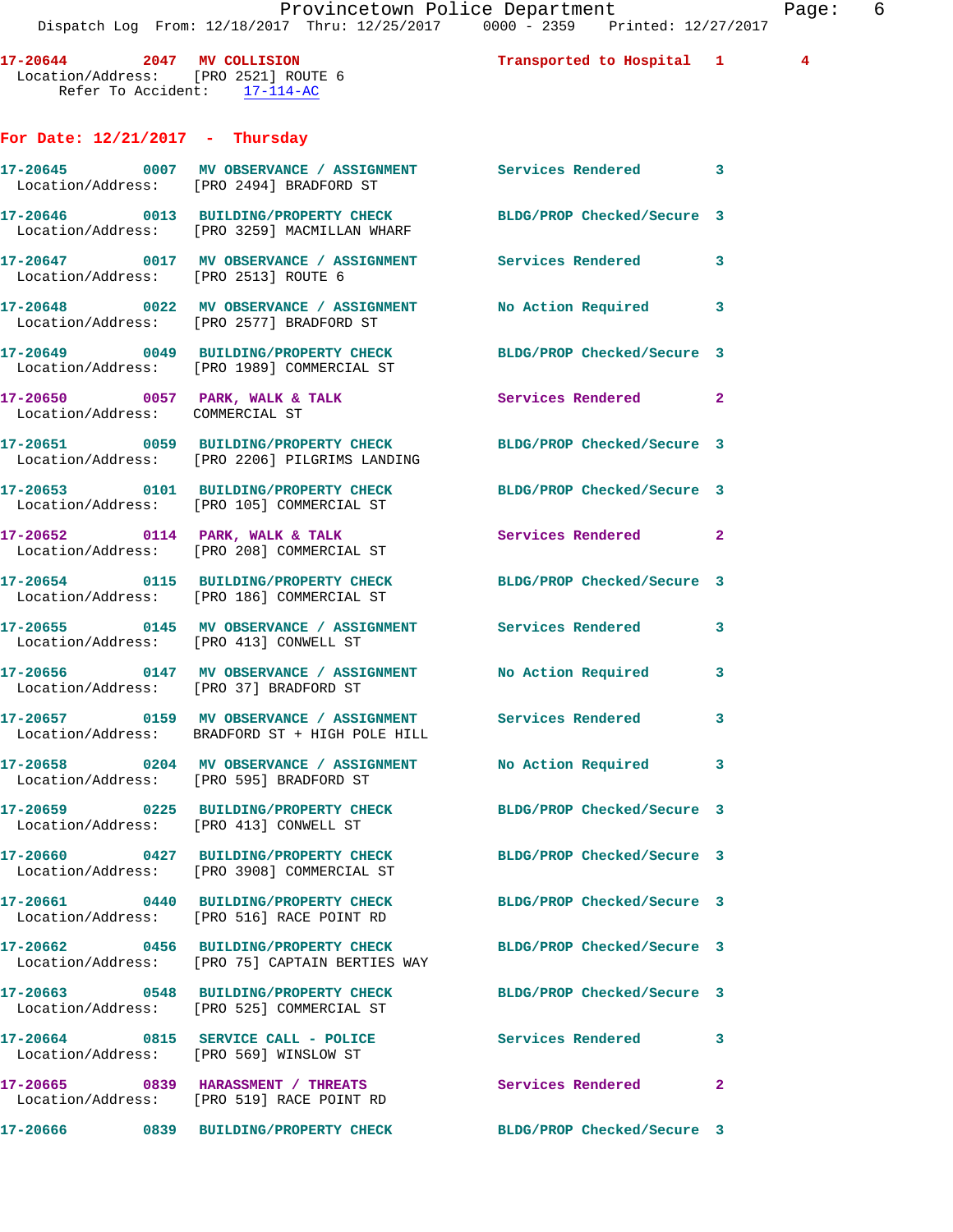|                                        | Provincetown Police Department Page: 7<br>Dispatch Log From: 12/18/2017 Thru: 12/25/2017 0000 - 2359 Printed: 12/27/2017 |                                                                                 |                |   |  |
|----------------------------------------|--------------------------------------------------------------------------------------------------------------------------|---------------------------------------------------------------------------------|----------------|---|--|
| Location/Address: [PRO 3287] ROUTE 6   |                                                                                                                          |                                                                                 |                |   |  |
|                                        | 17-20667 0852 MEDICAL EMERGENCY Transported to Hospital 1 Location/Address: [PRO 1892] SHANK PAINTER RD                  |                                                                                 |                |   |  |
|                                        | 17-20669 0909 SERVICE CALL - POLICE Services Rendered 3<br>Location/Address: [PRO 488] MAYFLOWER ST                      |                                                                                 |                |   |  |
|                                        | 17-20670 0917 BUILDING/PROPERTY CHECK Services Rendered<br>Location/Address: [PRO 564] BAYBERRY AVE                      |                                                                                 | 3              |   |  |
|                                        | 17-20671 0946 MV OBSERVANCE / ASSIGNMENT Services Rendered<br>Location/Address: [PRO 2513] ROUTE 6                       |                                                                                 | 3              |   |  |
|                                        | 17-20672 1215 FIRE - OTHER<br>Location/Address: [PRO 569] WINSLOW ST                                                     | Services Rendered 1                                                             |                |   |  |
| Location/Address: STANDISH ST          | 17-20673 1220 FOLLOW UP                                                                                                  | SPOKEN TO                                                                       | $\overline{2}$ |   |  |
|                                        | 17-20674 1240 PARK, WALK & TALK Services Rendered<br>Location/Address: [PRO 537] SHANK PAINTER RD                        |                                                                                 | $\overline{2}$ |   |  |
|                                        | 17-20675 1315 PARK, WALK & TALK Services Rendered<br>Location/Address: [PRO 105] COMMERCIAL ST                           |                                                                                 | $\overline{2}$ |   |  |
|                                        | 17-20676 1505 SERVICE CALL - POLICE 30 Services Rendered<br>Location/Address: [PRO 569] WINSLOW ST                       |                                                                                 | 3              |   |  |
| Refer To Accident: 17-114-AC           | 17-20677 1520 FOLLOW UP SPOKEN TO<br>Location/Address: [PRO 542] SHANK PAINTER RD                                        |                                                                                 | $\mathbf{2}$   | 1 |  |
|                                        | 17-20679 1830 FOLLOW UP<br>Location/Address: [PRO 542] SHANK PAINTER RD                                                  | SPOKEN TO AND TO A TABLE TO A TABLE TO A TABLE TO A TABLE TO A TABLE TO A TABLE | $\overline{2}$ |   |  |
|                                        | 17-20678 1835 LOST SILVER BRACELET Services Rendered<br>Location/Address: [PRO 542] SHANK PAINTER RD                     |                                                                                 | 3              |   |  |
| Location/Address: [PRO 94] BRADFORD ST | 17-20680 2027 MV OBSERVANCE / ASSIGNMENT Services Rendered                                                               |                                                                                 | 3              |   |  |
| Location/Address: [PRO 2521] ROUTE 6   | 17-20681 2033 MV OBSERVANCE / ASSIGNMENT Services Rendered                                                               |                                                                                 | 3              |   |  |
|                                        | 17-20682 2131 BUILDING/PROPERTY CHECK Services Rendered 3<br>Location/Address: [PRO 3259] MACMILLAN WHARF                |                                                                                 |                |   |  |
|                                        | 17-20683 2137 PARKING COMPLAINT<br>Location/Address: [PRO 221] COMMERCIAL ST                                             | Citation / Warning Issue 3                                                      |                |   |  |
| 17-20684 2145 BAR CHECK                | Location/Address: [PRO 221] COMMERCIAL ST                                                                                | <b>Services Rendered</b> 2                                                      |                |   |  |
| Location/Address: [WEL] FRED BELL WAY  | 17-20685 2224 ASSIST DEPARTMENT / MUTUAL AID Referred to Other Agency 3                                                  |                                                                                 |                |   |  |
| For Date: $12/22/2017$ - Friday        |                                                                                                                          |                                                                                 |                |   |  |
|                                        | 17-20686 0031 MV OBSERVANCE / ASSIGNMENT Services Rendered<br>Location/Address: SHANK PAINTER RD + JEROME SMITH RD       |                                                                                 | 3              |   |  |
|                                        | 17-20687 0037 MV OBSERVANCE / ASSIGNMENT Services Rendered<br>Location/Address: HOWLAND ST + BRADFORD ST                 |                                                                                 | 3              |   |  |
|                                        | 17-20688 0054 MV OBSERVANCE / ASSIGNMENT No Action Required<br>Location/Address: [PRO 2577] BRADFORD ST                  |                                                                                 | 3              |   |  |
|                                        | 17-20689 0109 BUILDING/PROPERTY CHECK BLDG/PROP Checked/Secure 3<br>Location/Address: [PRO 444] HIGH POLE HILL           |                                                                                 |                |   |  |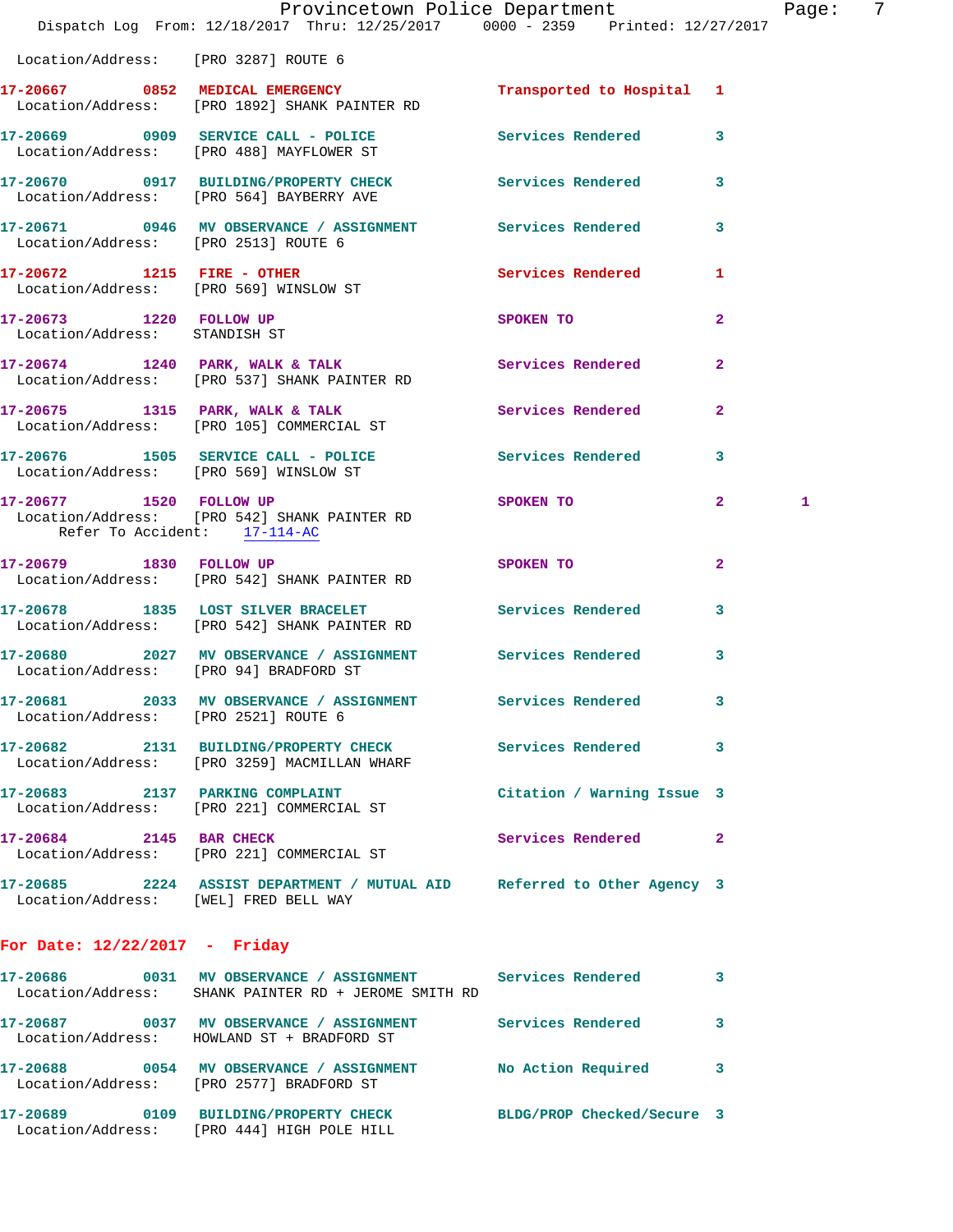|                                                                                               | 17-20690 0127 BUILDING/PROPERTY CHECK<br>Location/Address: [PRO 99] COMMERCIAL ST          | BLDG/PROP Checked/Secure 3 |              |
|-----------------------------------------------------------------------------------------------|--------------------------------------------------------------------------------------------|----------------------------|--------------|
| Location/Address:                                                                             | 17-20691 0128 BUILDING/PROPERTY CHECK<br>[PRO 3259] MACMILLAN WHARF                        | BLDG/PROP Checked/Secure 3 |              |
|                                                                                               | 17-20692 0147 BUILDING/PROPERTY CHECK<br>Location/Address: [PRO 2490] PROVINCELANDS RD     | Services Rendered 3        |              |
| Location/Address:                                                                             | 17-20693 0154 BUILDING/PROPERTY CHECK<br>[PRO 444] HIGH POLE HILL                          | BLDG/PROP Checked/Secure 3 |              |
|                                                                                               | 17-20694 0157 MV OBSERVANCE / ASSIGNMENT<br>Location/Address: HIGH POLE HILL + BRADFORD ST | Services Rendered          | 3            |
| Location/Address:                                                                             | 17-20695 0219 MV OBSERVANCE / ASSIGNMENT Services Rendered<br>[PRO 2513] ROUTE 6           |                            | 3            |
| Location/Address: [PRO 521] ROUTE 6                                                           | 17-20696 0320 BUILDING/PROPERTY CHECK Services Rendered 3                                  |                            |              |
|                                                                                               | 17-20697 0344 BUILDING/PROPERTY CHECK<br>Location/Address: [PRO 516] RACE POINT RD         | BLDG/PROP Checked/Secure 3 |              |
|                                                                                               | 17-20698 0349 BUILDING/PROPERTY CHECK<br>Location/Address: [PRO 357] COMMERCIAL ST         | BLDG/PROP Checked/Secure 3 |              |
|                                                                                               | 17-20699 0511 BUILDING/PROPERTY CHECK<br>Location/Address: [PRO 3908] COMMERCIAL ST        | BLDG/PROP Checked/Secure 3 |              |
| Location/Address: [PRO 3440] ROUTE 6                                                          | 17-20700 0517 MV OBSERVANCE / ASSIGNMENT                                                   | Services Rendered          | 3            |
| Location/Address:                                                                             | 17-20701 0525 BUILDING/PROPERTY CHECK<br>[PRO 447] JEROME SMITH RD                         | BLDG/PROP Checked/Secure 3 |              |
| 17-20702 0538 MV STOP<br>Location/Address: [PRO 2513] ROUTE 6<br>Refer To Citation: 17-604-CN |                                                                                            | <b>VERBAL WARNING</b>      | 3            |
|                                                                                               | 17-20703 0620 BUILDING/PROPERTY CHECK<br>Location/Address: [PRO 1646] WINSLOW ST           | BLDG/PROP Checked/Secure 3 |              |
| Location/Address: [PRO 569] WINSLOW ST                                                        | 17-20704 0826 SERVICE CALL - POLICE                                                        | <b>Services Rendered</b>   | 3            |
|                                                                                               | 17-20706 0832 ASSIST CITIZEN<br>Location/Address: [PRO 1790] BRADFORD ST                   | <b>Services Rendered</b>   | 3            |
| Location/Address: ROUTE 6                                                                     | 17-20705 0836 MV OBSERVANCE / ASSIGNMENT Services Rendered                                 |                            | $\mathbf{3}$ |
|                                                                                               | 17-20707 0925 BUILDING/PROPERTY CHECK<br>Location/Address: [PRO 3259] MACMILLAN WHARF      | Services Rendered          | 3            |
| 17-20709 1144 LOST PROPERTY                                                                   | Location/Address: [PRO 542] SHANK PAINTER RD                                               | Services Rendered          | 3            |
|                                                                                               | 17-20710 1147 MEDICAL EMERGENCY<br>Location/Address: [PRO 442] HARRY KEMP WAY              | Services Rendered          | 1            |
| Location/Address: [PRO 569] WINSLOW ST                                                        | 17-20711 1200 SERVICE CALL - POLICE                                                        | <b>Services Rendered</b>   | 3            |
| 17-20712 1336 FOLLOW UP                                                                       | Location/Address: [PRO 542] SHANK PAINTER RD                                               | No Action Required         | $\mathbf{2}$ |
| 17-20713 1342 FOLLOW UP                                                                       |                                                                                            | SPOKEN TO                  | $\mathbf{2}$ |

Location/Address: [PRO 542] SHANK PAINTER RD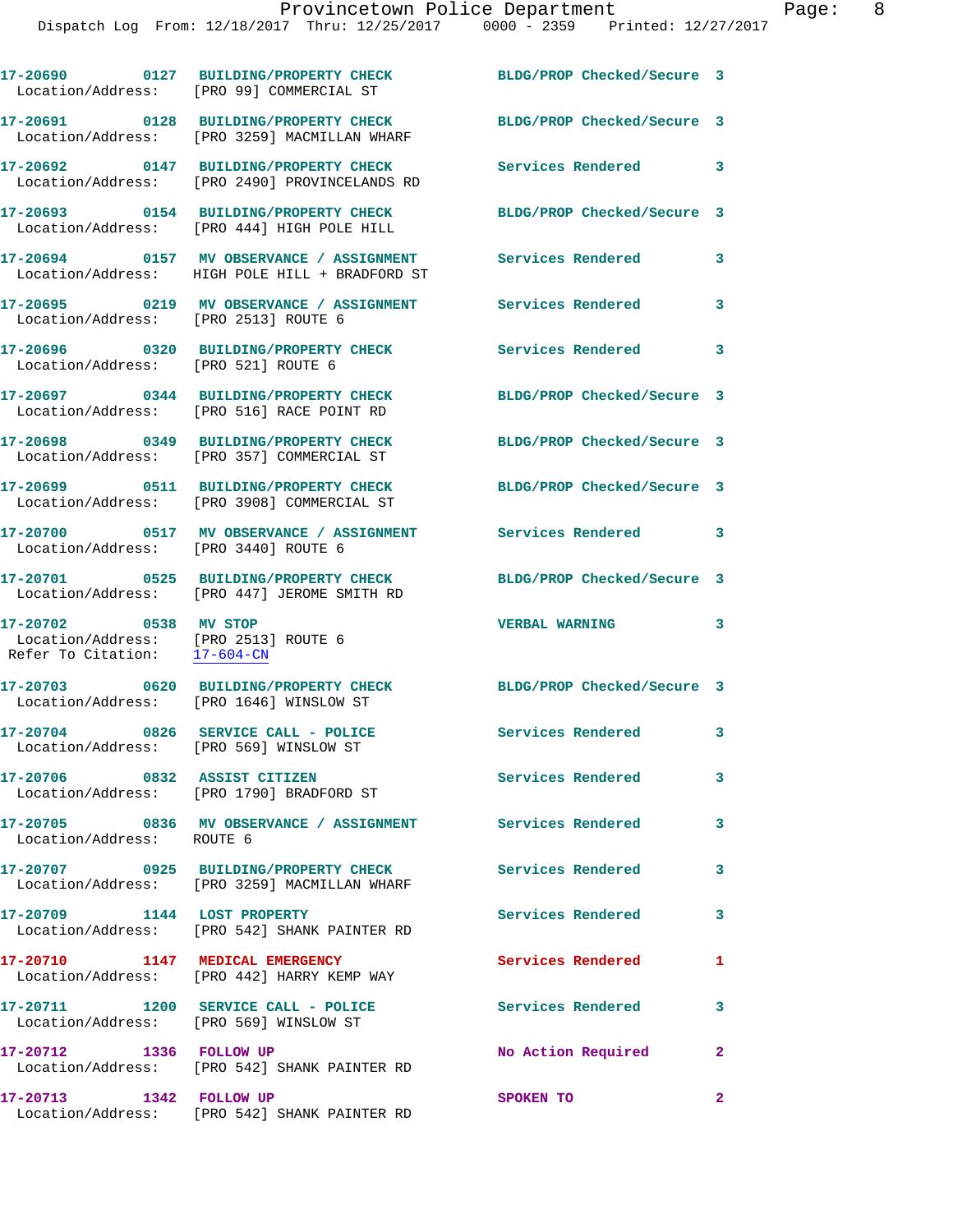|                   |      |           |                            | Provincetown Police Department                                                 |  | Page: | 9 |
|-------------------|------|-----------|----------------------------|--------------------------------------------------------------------------------|--|-------|---|
|                   |      |           |                            | Dispatch Log From: 12/18/2017 Thru: 12/25/2017 0000 - 2359 Printed: 12/27/2017 |  |       |   |
| 17-20714          | 1400 | FOLLOW UP |                            | SPOKEN TO                                                                      |  |       |   |
| Location/Address: |      |           | [PRO 542] SHANK PAINTER RD |                                                                                |  |       |   |

**17-20716 1548 MV OBSERVANCE / ASSIGNMENT Services Rendered 3**  Location/Address: BRADFORD ST + SHANK PAINTER RD **17-20718 1552 MEDICAL EMERGENCY PATIENT REFUSAL 1**  Location/Address: COMMERCIAL ST + STANDISH ST

**17-20717 1554 BUILDING/PROPERTY CHECK Services Rendered 3**  Location/Address: [PRO 3259] MACMILLAN WHARF

**17-20719 1627 BUILDING/PROPERTY CHECK BLDG/PROP Checked/Secure 3**  Location/Address: [PRO 3033] COMMERCIAL ST

**17-20720 1706 BUILDING/PROPERTY CHECK Services Rendered 3**  Location/Address: [PRO 2483] COMMERCIAL ST

**17-20721 1711 MV OBSERVANCE / ASSIGNMENT Services Rendered 3**  Location/Address: ROUTE 6 + SNAIL RD

**17-20723 1732 MV STOP VERBAL WARNING 3**  Location/Address: ROUTE 6 + SNAIL RD Refer To Citation: 17-605-CN

**17-20722 1736 MV OBSERVANCE / ASSIGNMENT Services Rendered 3**  Location/Address: [PRO 2521] ROUTE 6

**17-20724 1759 SERVE PROTECTION ORDER Could Not Locate 2**  Location/Address: [PRO 2283] COMMERCIAL ST

**17-20725 2048 BUILDING/PROPERTY CHECK Services Rendered 3**  Location/Address: [PRO 2194] COMMERCIAL ST

**17-20726 2101 MV OBSERVANCE / ASSIGNMENT Services Rendered 3**  Location/Address: SHANK PAINTER RD + JEROME SMITH RD

**17-20727 2110 MV OBSERVANCE / ASSIGNMENT Services Rendered 3**  Location/Address: [PRO 94] BRADFORD ST

**17-20728 2138 MV OBSERVANCE / ASSIGNMENT Services Rendered 3**  Location/Address: SHANK PAINTER RD + JEROME SMITH RD

**17-20730 2211 GENERAL INFO Services Rendered 3**  Location/Address: NELSON AVE

**17-20729 2212 BUILDING/PROPERTY CHECK BLDG/PROP Checked/Secure 3**  Location/Address: [PRO 519] RACE POINT RD

## **For Date: 12/23/2017 - Saturday**

|                                       | 17-20731  0016 BUILDING/PROPERTY CHECK<br>Location/Address: [PRO 3296] SHANK PAINTER RD | BLDG/PROP Checked/Secure 3 |              |
|---------------------------------------|-----------------------------------------------------------------------------------------|----------------------------|--------------|
| 0019<br>17-20732<br>Location/Address: | MV OBSERVANCE / ASSIGNMENT<br>[PRO 94] BRADFORD ST                                      | Services Rendered          | 3            |
| 17-20733 0026<br>Location/Address:    | MV OBSERVANCE / ASSIGNMENT<br>[PRO 2494] BRADFORD ST                                    | No Action Required         | 3            |
| Location/Address:                     | 17-20734 0055 BUILDING/PROPERTY CHECK<br>FPRO 17801 JOHNSON ST                          | BLDG/PROP Checked/Secure 3 |              |
| Location/Address:                     | [PRO 105] COMMERCIAL ST                                                                 | Services Rendered          | 3            |
| Location/Address:                     | [PRO 2194] COMMERCIAL ST                                                                | Services Rendered          | $\mathbf{2}$ |
| 17-20737<br>0229                      | <b>BUILDING/PROPERTY CHECK</b>                                                          | BLDG/PROP Checked/Secure 3 |              |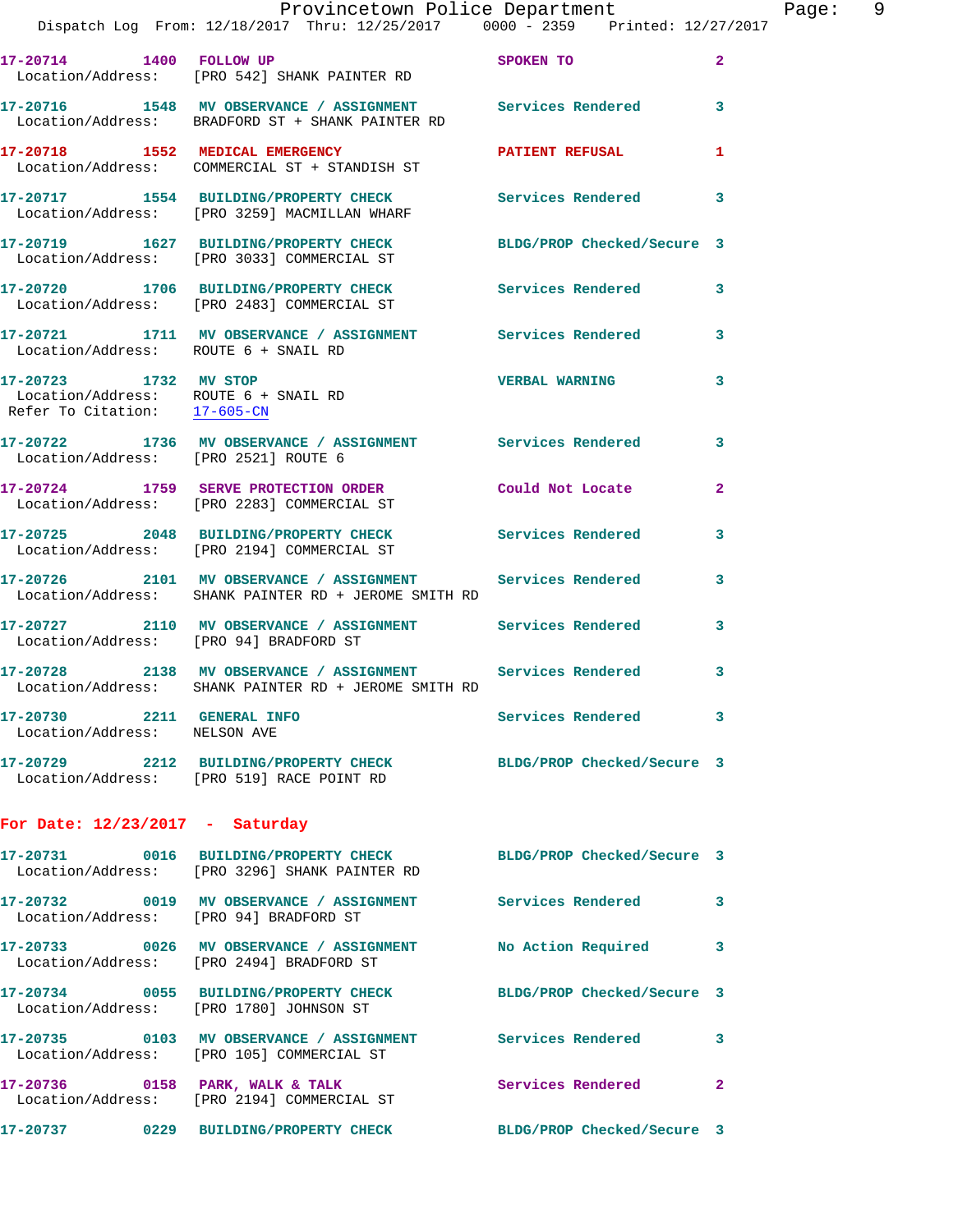|                                                                                        | Dispatch Log From: 12/18/2017 Thru: 12/25/2017 0000 - 2359 Printed: 12/27/2017                                       | Provincetown Police Department | Page: 10     |
|----------------------------------------------------------------------------------------|----------------------------------------------------------------------------------------------------------------------|--------------------------------|--------------|
|                                                                                        | Location/Address: [PRO 3259] MACMILLAN WHARF                                                                         |                                |              |
|                                                                                        | 17-20738 0238 BUILDING/PROPERTY CHECK BLDG/PROP Checked/Secure 3<br>Location/Address: [PRO 2483] COMMERCIAL ST       |                                |              |
|                                                                                        | 17-20739 0310 BUILDING/PROPERTY CHECK BLDG/PROP Checked/Secure 3<br>Location/Address: [PRO 75] CAPTAIN BERTIES WAY   |                                |              |
| Location/Address: [PRO 446] HOWLAND ST                                                 | 17-20740 0315 BUILDING/PROPERTY CHECK BLDG/PROP Checked/Secure 3                                                     |                                |              |
|                                                                                        | 17-20741 0318 BUILDING/PROPERTY CHECK BLDG/PROP Checked/Secure 3<br>Location/Address: [PRO 1645] HARRY KEMP WAY      |                                |              |
|                                                                                        | 17-20742 0412 BUILDING/PROPERTY CHECK BLDG/PROP Checked/Secure 3<br>Location/Address: [PRO 1638] COMMERCIAL ST       |                                |              |
|                                                                                        | 17-20744 0423 BUILDING/PROPERTY CHECK<br>Location/Address: [PRO 3908] COMMERCIAL ST                                  | BLDG/PROP Checked/Secure 3     |              |
| Location/Address: [PRO 3921] ROUTE 6                                                   | 17-20745 0442 BUILDING/PROPERTY CHECK BLDG/PROP Checked/Secure 3                                                     |                                |              |
|                                                                                        | 17-20746 0448 BUILDING/PROPERTY CHECK BLDG/PROP Checked/Secure 3<br>Location/Address: [PRO 512] PRINCE ST            |                                |              |
| Location/Address: SNAIL RD + ROUTE 6                                                   | 17-20747 0519 MV OBSERVANCE / ASSIGNMENT Services Rendered                                                           |                                | 3            |
|                                                                                        | 17-20748 0605 PARK, WALK & TALK<br>Location/Address: [PRO 516] RACE POINT RD                                         | <b>Services Rendered</b>       | $\mathbf{2}$ |
|                                                                                        | 17-20749 0810 BUILDING/PROPERTY CHECK<br>Location/Address: [PRO 2977] COMMERCIAL ST                                  | Services Rendered              | 3            |
|                                                                                        | 17-20750 0811 BUILDING/PROPERTY CHECK<br>Location/Address: [PRO 525] COMMERCIAL ST                                   | Services Rendered              | $\mathbf{3}$ |
|                                                                                        | 17-20751 0815 BUILDING/PROPERTY CHECK<br>Location/Address: [PRO 3430] COMMERCIAL ST                                  | Services Rendered              | 3            |
|                                                                                        | 17-20752 0826 BUILDING/PROPERTY CHECK Services Rendered<br>Location/Address: [PRO 3259] MACMILLAN WHARF              |                                | $\mathbf{3}$ |
|                                                                                        | 17-20753 0858 BUILDING/PROPERTY CHECK BLDG/PROP Checked/Secure 3<br>Location/Address: [PRO 447] JEROME SMITH RD      |                                |              |
|                                                                                        | 17-20754 0900 MV OBSERVANCE / ASSIGNMENT Services Rendered 3<br>Location/Address: JEROME SMITH RD + SHANK PAINTER RD |                                |              |
|                                                                                        | 17-20755 0912 ALARM - GENERAL<br>Location/Address: [PRO 50] BRADFORD ST                                              | Services Rendered              | 1            |
|                                                                                        | Location/Address: BRADFORD ST + STANDISH ST                                                                          |                                | 3            |
| 17-20758 0945 MV STOP<br>Refer To Citation: R7274476                                   | Location/Address: [PRO 2577] BRADFORD ST                                                                             | Citation / Warning Issue 3     |              |
| Location/Address: ROUTE 6 + SNAIL RD                                                   | 17-20759 1019 MV OBSERVANCE / ASSIGNMENT Services Rendered 3                                                         |                                |              |
| 17-20760 1027 MV STOP<br>Location/Address: BRADFORD ST<br>Refer To Citation: 17-606-CN |                                                                                                                      | <b>VERBAL WARNING</b>          | 3            |
|                                                                                        | 17-20761 1125 PARK, WALK & TALK<br>Location/Address: [PRO 516] RACE POINT RD                                         | Services Rendered              | 2            |
| 17-20762 1204 PARK, WALK & TALK                                                        |                                                                                                                      | Services Rendered              | $\mathbf{2}$ |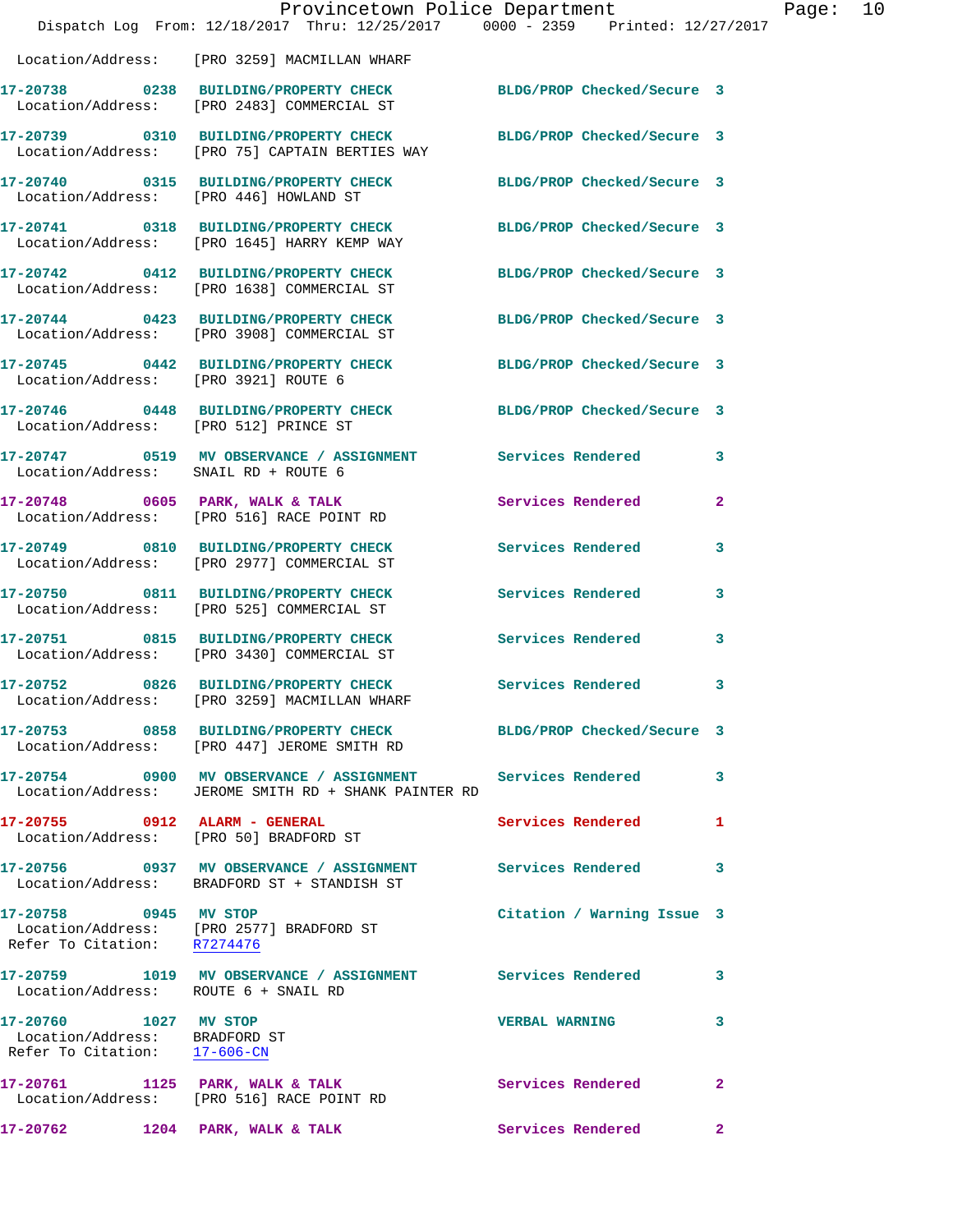|                                    | Dispatch Log From: 12/18/2017 Thru: 12/25/2017 0000 - 2359 Printed: 12/27/2017                                    | Provincetown Police Department |              | Page: 11 |  |
|------------------------------------|-------------------------------------------------------------------------------------------------------------------|--------------------------------|--------------|----------|--|
|                                    | Location/Address: [PRO 3296] SHANK PAINTER RD                                                                     |                                |              |          |  |
|                                    | 17-20763 1346 BUILDING/PROPERTY CHECK Services Rendered 3<br>Location/Address: [PRO 2493] BRADFORD ST             |                                |              |          |  |
|                                    | 17-20764 1350 BUILDING/PROPERTY CHECK Services Rendered 3<br>Location/Address: [PRO 2494] BRADFORD ST             |                                |              |          |  |
|                                    | 17-20767 1619 PARK, WALK & TALK<br>Location/Address: [PRO 165] COMMERCIAL ST                                      | Services Rendered 2            |              |          |  |
|                                    | 17-20768 1705 BUILDING/PROPERTY CHECK BLDG/PROP Checked/Secure 3<br>Location/Address: [PRO 3432] COMMERCIAL ST    |                                |              |          |  |
|                                    | 17-20769 1818 ANIMAL CALL<br>Location/Address: [PRO 1373] CUDWORTH ST                                             | Could Not Locate 2             |              |          |  |
|                                    | 17-20770 1909 ASSIST CITIZEN<br>Location/Address: [PRO 638] COMMERCIAL ST                                         | Services Rendered 3            |              |          |  |
|                                    | 17-20772 2013 MEDICAL EMERGENCY<br>Location/Address: [PRO 658] MOZART AVE                                         | PATIENT REFUSAL 1              |              |          |  |
|                                    | 17-20774 2223 MEDICAL EMERGENCY<br>Location/Address: [PRO 3977] AUNT SUKEYS WAY                                   | PATIENT REFUSAL                | 1            |          |  |
| For Date: $12/24/2017$ - Sunday    |                                                                                                                   |                                |              |          |  |
|                                    | 17-20777 0105 MV OBSERVANCE / ASSIGNMENT Services Rendered 3<br>Location/Address: [PRO 3231] BRADFORD ST          |                                |              |          |  |
|                                    | 17-20778 0157 BUILDING/PROPERTY CHECK BLDG/PROP Checked/Secure 3<br>Location/Address: [PRO 3609] COMMERCIAL ST    |                                |              |          |  |
|                                    | 17-20779 0203 BUILDING/PROPERTY CHECK Services Rendered 3<br>Location/Address: [PRO 3259] MACMILLAN WHARF         |                                |              |          |  |
|                                    | 17-20780 0211 BUILDING/PROPERTY CHECK BLDG/PROP Checked/Secure 3<br>Location/Address: [PRO 3908] COMMERCIAL ST    |                                |              |          |  |
| 17-20781                           | 0338 BUILDING/PROPERTY CHECK<br>Location/Address: [PRO 1778] SHANK PAINTER RD                                     | BLDG/PROP Checked/Secure 3     |              |          |  |
|                                    | 17-20782 0341 BUILDING/PROPERTY CHECK BLDG/PROP Checked/Secure 3<br>Location/Address: [PRO 545] SHANK PAINTER RD  |                                |              |          |  |
|                                    | 17-20783 0627 BUILDING/PROPERTY CHECK Services Rendered 3<br>Location/Address: [PRO 3430] COMMERCIAL ST           |                                |              |          |  |
|                                    | 17-20784 0738 ANIMAL CALL<br>Location/Address: [PRO 3121] COMMERCIAL ST                                           | SPOKEN TO                      | $\mathbf{2}$ |          |  |
| Location/Address: TIN PAN ALLEY RD | 17-20785 0825 BUILDING/PROPERTY CHECK BLDG/PROP Checked/Secure 3                                                  |                                |              |          |  |
|                                    | 17-20786 0923 BUILDING/PROPERTY CHECK BLDG/PROP Checked/Secure 3<br>Location/Address: [PRO 2490] PROVINCELANDS RD |                                |              |          |  |
|                                    | 17-20787 0939 PARK, WALK & TALK<br>Location/Address: [PRO 2206] PILGRIMS LANDING                                  | <b>Services Rendered</b> 2     |              |          |  |
| 17-20788 1014 HAZARDS              | Location/Address: [PRO 539] SHANK PAINTER RD                                                                      | Services Rendered 2            |              |          |  |
|                                    | 17-20789 1042 BUILDING/PROPERTY CHECK BLDG/PROP Checked/Secure 3<br>Location/Address: [PRO 525] COMMERCIAL ST     |                                |              |          |  |
|                                    | 17-20790 1144 BUILDING/PROPERTY CHECK BLDG/PROP Checked/Secure 3<br>Location/Address: [PRO 3259] MACMILLAN WHARF  |                                |              |          |  |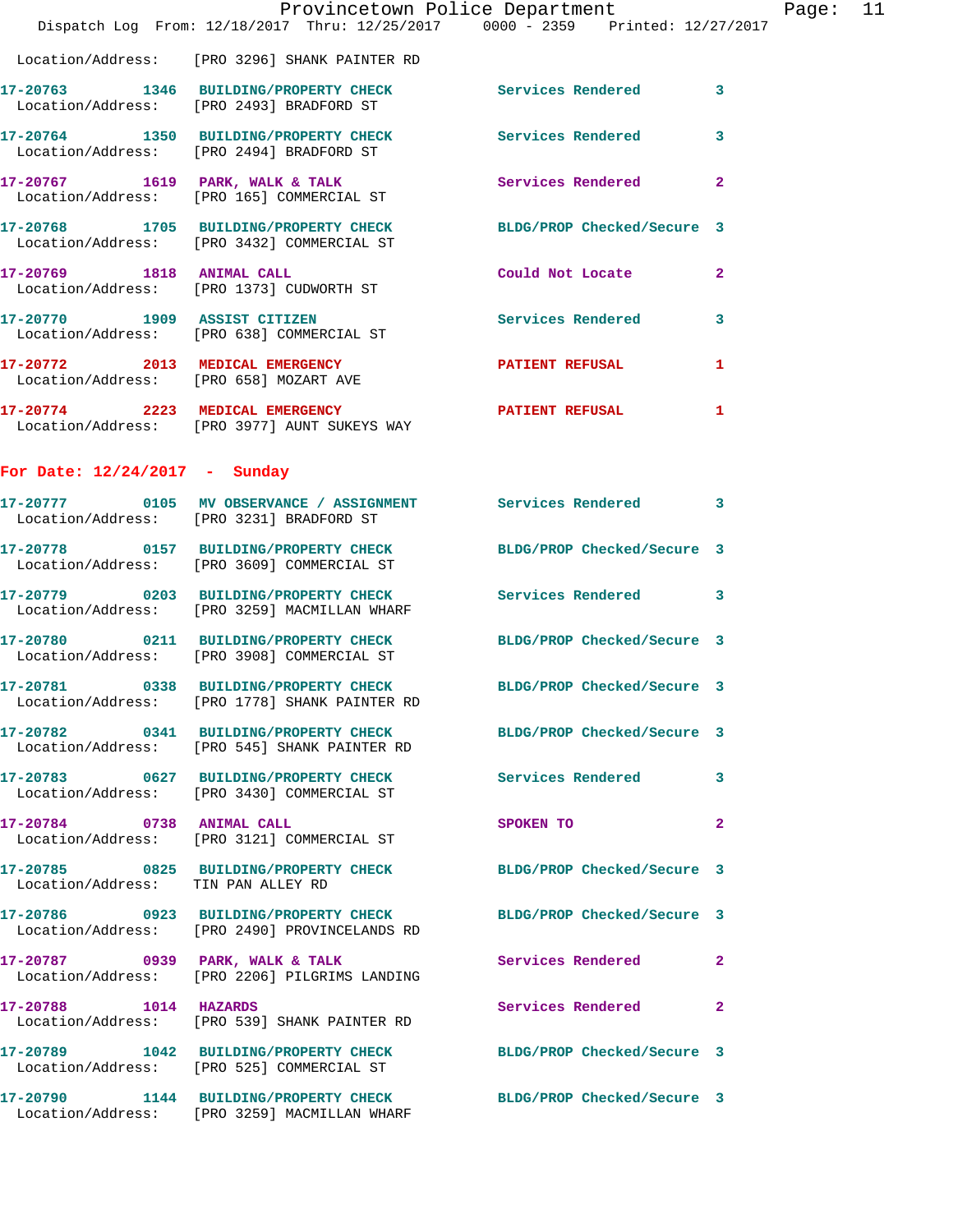Page:  $12$ <br> $7/2017$ 

|                                 | Provincetown Police Department<br>Dispatch Log From: 12/18/2017 Thru: 12/25/2017 0000 - 2359 Printed: 12/27/2017  |                            |                |
|---------------------------------|-------------------------------------------------------------------------------------------------------------------|----------------------------|----------------|
| Location/Address: COMMERCIAL ST | 17-20791 1223 PARK, WALK & TALK 1999 Services Rendered                                                            |                            | $\overline{2}$ |
|                                 | 17-20792 1527 PARK, WALK & TALK<br>Location/Address: [PRO 105] COMMERCIAL ST                                      | Services Rendered          | $\overline{a}$ |
|                                 | 17-20793 1552 BUILDING/PROPERTY CHECK<br>Location/Address: [PRO 515] RACE POINT RD                                | <b>Services Rendered</b>   | 3              |
|                                 | 17-20794 1554 BUILDING/PROPERTY CHECK Services Rendered<br>Location/Address: [PRO 516] RACE POINT RD              |                            | 3              |
|                                 | 17-20795 1619 BUILDING/PROPERTY CHECK<br>Location/Address: [PRO 2490] PROVINCELANDS RD                            | BLDG/PROP Checked/Secure 3 |                |
| 17-20799 1955 FOLLOW UP         | Location/Address: [PRO 3670] SHANK PAINTER RD                                                                     | FOLLOW UP                  | $\mathbf{2}$   |
|                                 | 17-20800 2030 MEDICAL EMERGENCY<br>Location/Address: [PRO 641] COMMERCIAL ST                                      | Transported to Hospital    | 1              |
|                                 | 17-20802 2053 ASSIST DEPARTMENT / MUTUAL AID Services Rendered<br>Location/Address: [PRO 1892] SHANK PAINTER RD   |                            | 3              |
|                                 | 17-20803 2108 BUILDING/PROPERTY CHECK<br>Location/Address: [PRO 3908] COMMERCIAL ST                               | <b>Services Rendered</b>   | 3              |
|                                 | 17-20804 2356 BUILDING/PROPERTY CHECK BLDG/PROP Checked/Secure 3<br>Location/Address: [PRO 517] RACE POINT RD     |                            |                |
| For Date: $12/25/2017$ - Monday |                                                                                                                   |                            |                |
|                                 | 17-20805 0015 BUILDING/PROPERTY CHECK BLDG/PROP Checked/Secure 3<br>Location/Address: [PRO 2499] RACE POINT RD    |                            |                |
|                                 | 17-20806 0030 BUILDING/PROPERTY CHECK BLDG/PROP Checked/Secure 3<br>Location/Address: [PRO 2490] PROVINCELANDS RD |                            |                |
|                                 | 17-20807 0045 MV OBSERVANCE / ASSIGNMENT Services Rendered<br>Location/Address: [PRO 106] COMMERCIAL ST           |                            | 3              |
| 17-20808 0046 911 - GENERAL     | Location/Address: [PRO 542] SHANK PAINTER RD                                                                      | <b>Services Rendered</b>   | 3              |
| 17-20809 0050 ALARM - GENERAL   | Location/Address: [PRO 3296] SHANK PAINTER RD                                                                     | <b>Services Rendered</b>   | 1              |
|                                 | Location/Address: [PRO 2769] TIN PAN ALLEY RD                                                                     | <b>Services Rendered</b>   | 3              |
|                                 | Location/Address: [PRO 444] HIGH POLE HILL                                                                        | BLDG/PROP Checked/Secure 3 |                |
|                                 | Location/Address: [PRO 1952] COMMERCIAL ST                                                                        | BLDG/PROP Checked/Secure 3 |                |
|                                 | 17-20813 0234 BUILDING/PROPERTY CHECK<br>Location/Address: [PRO 3259] MACMILLAN WHARF                             | BLDG/PROP Checked/Secure 3 |                |

**17-20814 0248 BUILDING/PROPERTY CHECK BLDG/PROP Checked/Secure 3**  Location/Address: [PRO 2483] COMMERCIAL ST

**17-20816 1004 HAZARDS Services Rendered 2**  Location/Address: [PRO 1469] CONANT ST

**17-20817 1015 BUILDING/PROPERTY CHECK BLD/PROP CHECKED UNSECUR 3**  Location/Address: [PRO 2763] CONANT ST **17-20818 1020 HAZARDS Removed Hazard 2** 

Location/Address: TELEGRAPH HILL RD + BRADFORD ST EXT